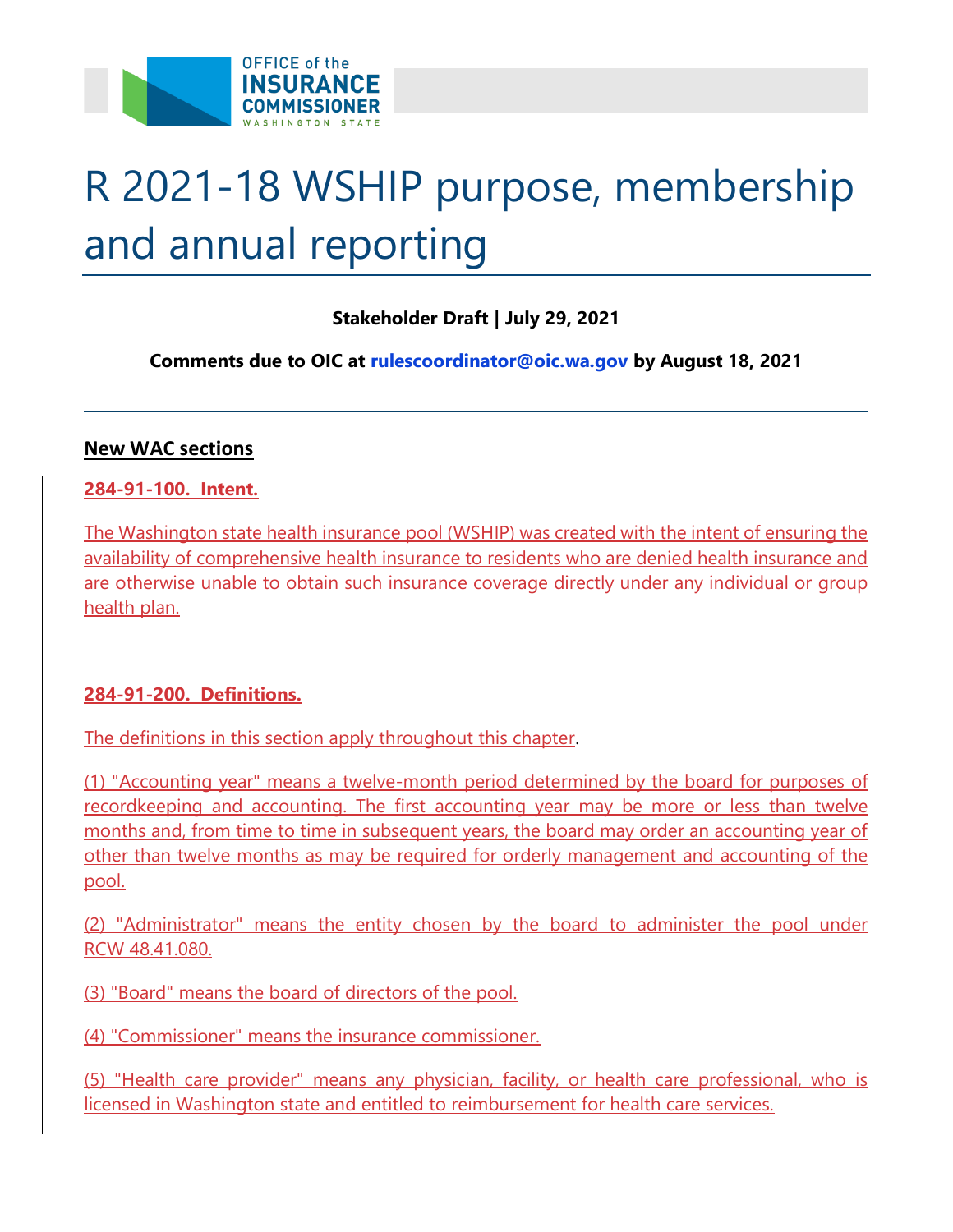(6) "Health care services" means services for the purpose of preventing, alleviating, curing, or healing human illness or injury.

(7) "Health carrier" or "carrier" has the same meaning as in WAC 284-43-0160.

 (8) "Health coverage" means any group or individual disability insurance policy, health care service contract, and health maintenance agreement, except those contracts entered into for the provision of medicare.

(a) "Health coverage" does not include:

 (i) short-term care, long-term care, dental, vision, accident, fixed indemnity, disability income contracts, limited benefit or credit insurance,

(ii) coverage issued as a supplement to liability insurance,

(iii) insurance arising out of the worker's compensation or similar law,

(iv) automobile medical payment insurance, or

 (v) insurance under which benefits are payable with or without regard to fault and which is statutorily required to be contained in any liability insurance policy or equivalent self-insurance.

 (9) "Health plan" means any arrangement by which persons, including dependents or spouses, covered or making application to be covered under this pool, have access to hospital and medical benefits or reimbursement.

(a) This includes any: "health coverage," as defined under this section; uninsured arrangements of group or group-type contracts, including employer self-insured, cost-plus, or other benefit methodologies not involving insurance or not governed by Title [48](http://app.leg.wa.gov/RCW/default.aspx?cite=48) RCW; coverage under grouptype contracts which are not available to the general public and can be obtained only because of connection with a particular organization or group; and coverage by medicare or other governmental benefits.

 (b) "Health plan" excludes the types of insurance excluded under the definition of "health coverage" in this section.

(10) (a) "Member" means:

 (i) any commercial health carrier which provides disability insurance or stop loss insurance, any health care service contractor, any health maintenance organization licensed under Title [48](http://app.leg.wa.gov/RCW/default.aspx?cite=48) RCW, and any self-funded multiple employer welfare arrangement as defined in RCW [48.125.010;](http://app.leg.wa.gov/RCW/default.aspx?cite=48.125.010)

(ii) the Washington state health care authority as issuer of the state uniform medical plan; or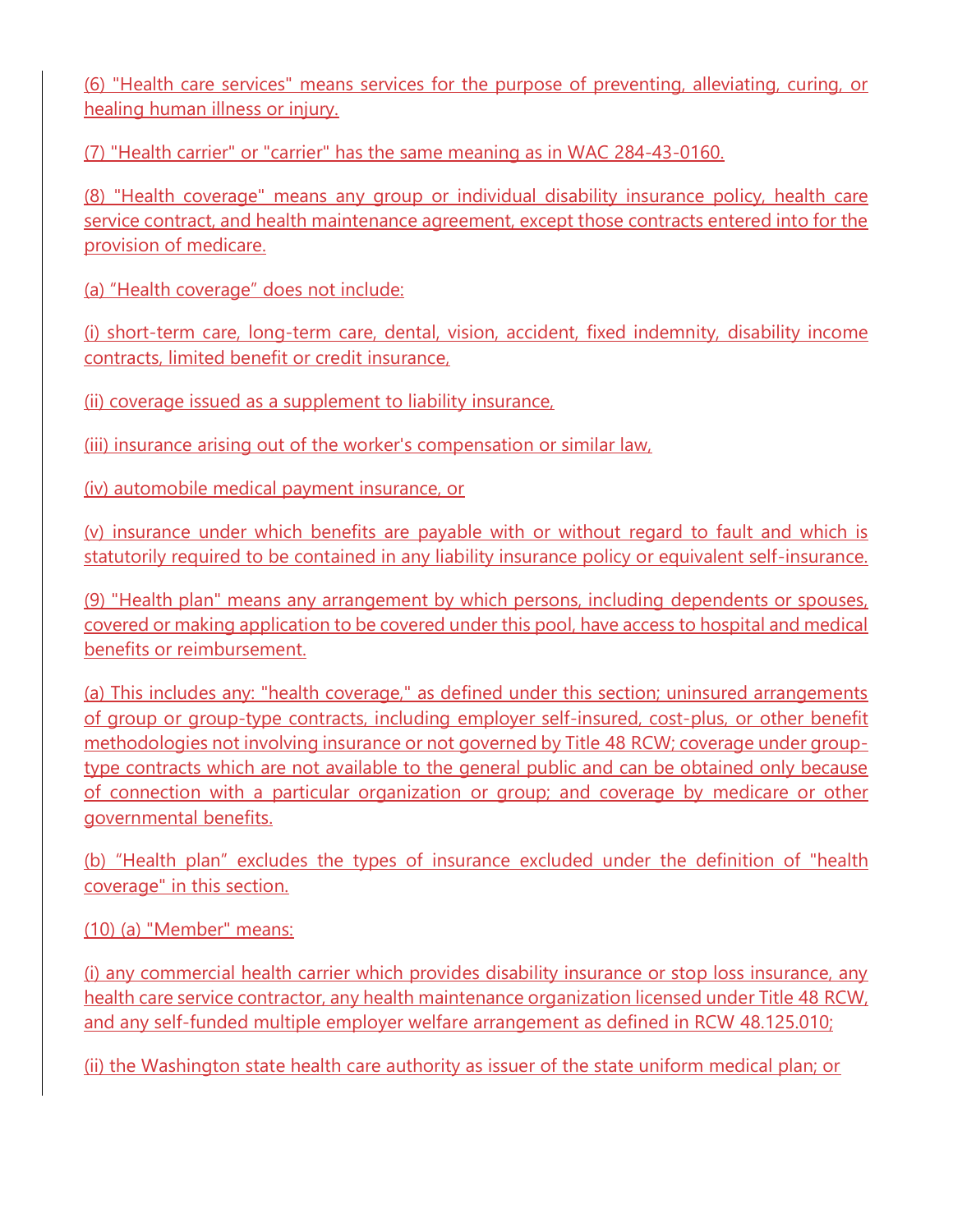(iii) when authorized by federal law, employers and other entities, including self-insured employers, other self-funding entities, and employee welfare benefit plans that provide health plan benefits in this state.

 (b) "Member" does not include any carrier, health care service contractor, or health maintenance organization whose products are exclusively dental products or those products excluded from the definition of "health coverage" in this section.

 (11) "Plan of operation" means the pool, including articles, bylaws, and operating rules, adopted by the board pursuant to RCW [48.41.050.](http://app.leg.wa.gov/RCW/default.aspx?cite=48.41.050)

(12) "Pool" means the Washington state health insurance pool.

# **284-91-300. Health insurance pool — Membership.**

 All entities in this state, on or after May 18, 1987, meeting the definition of a member (as per WAC 284-91-200), shall be members of the pool.

## **284-91-400. Financial participation in pool—Computation, deficit assessments.**

 (1) Following the close of each accounting year, the pool administrator shall determine the total net cost of pool operation which shall include:

 (a) Net premium (premiums less administrative expense allowances), the pool expenses of administration, and incurred losses for the year, taking into account investment income and other appropriate gains and losses; and

 (b) The amount of pool contributions specified in the state omnibus appropriations act for deposit into the health benefit exchange account under RCW **[43.71.060](http://app.leg.wa.gov/RCW/default.aspx?cite=43.71.060)**, to assist with the transition of enrollees from the pool into the health benefit exchange created by chapter **[43.71](http://app.leg.wa.gov/RCW/default.aspx?cite=43.71)** RCW.

 (2)(a) Each member's proportion of participation in the pool shall be determined annually, by the board based on annual statements and other reports deemed necessary by the board and filed by carriers with the commissioner, by multiplying the total cost of pool operation by a fraction. The numerator of the fraction equals that member's total number of resident insured persons, including spouse and dependents, covered under all health plans in the state by that member during the preceding calendar year. The denominator of the fraction equals the total number of resident insured persons, including spouses and dependents, covered under all health plans in the state by all pool members during the preceding calendar year.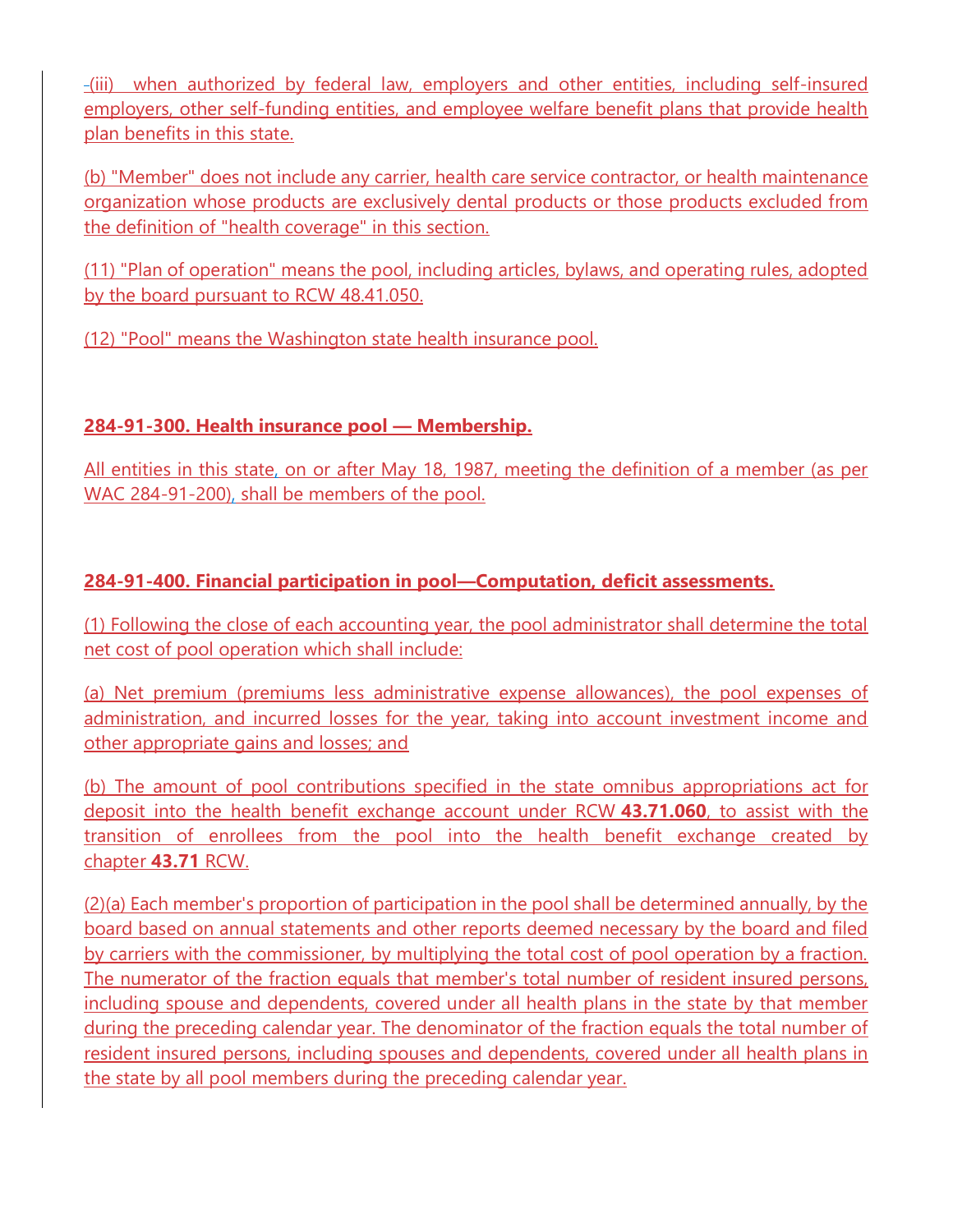(i) All carriers that could potentially meet the definition of a member, regardless of whether they actually provided applicable coverage during the accounting year, must file these statements and other reports.

(b) For purposes of calculating the numerator and the denominator under (a) of this subsection:

 (i) All health plans in the state by the state health care authority include only the uniform medical plan;

 (ii) Each ten resident insured persons, including spouse and dependents, under a stop loss plan or the uniform medical plan shall count as one resident insured person; and

 (iii) Health plans serving medical care services program clients under RCW **[74.09.035](http://app.leg.wa.gov/RCW/default.aspx?cite=74.09.035)** are exempted from the calculation.

 (c) Except as provided in RCW **[48.41.037](http://app.leg.wa.gov/RCW/default.aspx?cite=48.41.037)**, any deficit incurred by the pool, including pool contributions for deposit into the health benefit exchange account, shall be recouped by assessments among members apportioned under this subsection pursuant to the formula set forth by the board among members. The monthly per member assessment may not exceed the 2013 assessment level of two dollars and fifty-seven cents. If the maximum assessment is insufficient to cover a pool deficit, the assessment shall be used first to pay all incurred losses and pool administrative expenses, with the remainder being available for deposit in the health benefit exchange account.

(3) The board may abate or defer, in whole or in part, the assessment of a member if they determine that payment of the assessment would endanger the ability of the member to fulfill its contractual obligations.

(a) If an assessment against a member is abated or deferred, in whole or in part, the amount by which such assessment is abated or deferred may be assessed against the other members in a manner consistent with the basis for assessments set forth in subsection (2) of this section. The member receiving such abatement or deferment shall remain liable to the pool for the deficiency.

 (4) Subject to the limitation imposed in subsection (2)(c) of this section, the pool administrator shall transfer the assessments for pool contributions for the operation of the health benefit exchange to the treasurer for deposit into the health benefit exchange account.

 (a) If assessments exceed actual losses and administrative expenses of the pool and pool contributions for deposit into the health benefit exchange account, the excess shall be held at interest and used by the board to offset future losses or to reduce pool premiums. As used in this subsection, "future losses" includes reserves for incurred but not reported claims.